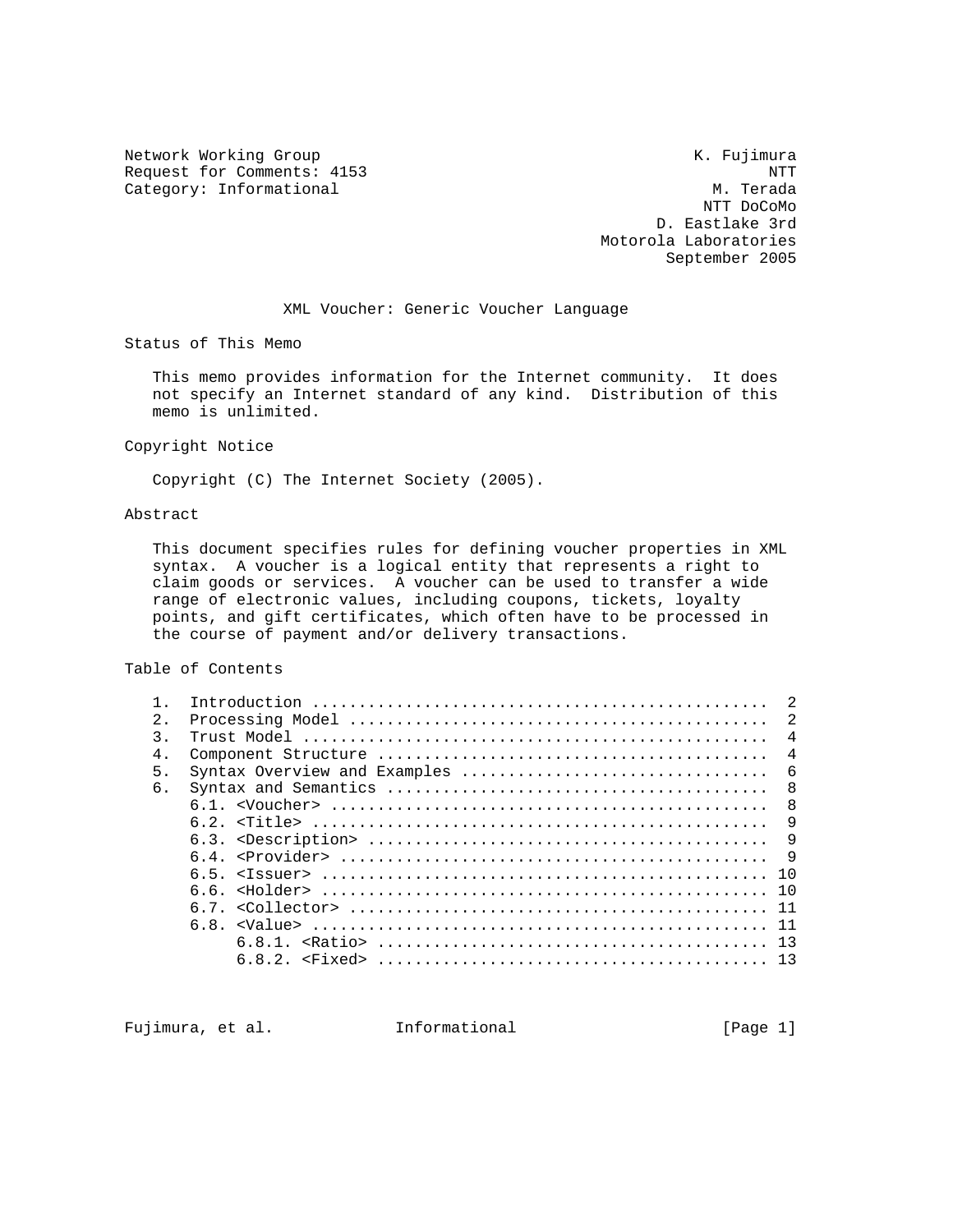## 1. Introduction

 This document specifies rules for defining voucher properties in XML syntax. The motivation and background of the specification are described in [VTS].

 A voucher is a logical entity that represents a certain right and that is logically managed by the Voucher Trading System (VTS). A voucher is generated by the issuer, traded among users, and finally collected by the collector using VTS.

 This document defines the syntax and semantics of the Voucher Component, which defines voucher meaning and processing rules in XML syntax [XML]. A Voucher Component defines the properties that must be satisfied to allow the voucher to be processed by VTS or other trading systems; e.g., a wallet or merchant system. VTS definitions and models are also defined in [VTS].

 Note: This document uses "voucher" as an "instance of voucher", whose meaning is defined by the Voucher Component. In other words, a Voucher Component is NOT a voucher, and multiple vouchers can be issued and managed by the VTS using the same Voucher Component.

 The key words "MUST", "MUST NOT", "REQUIRED", "SHALL", "SHALL NOT", "SHOULD", "SHOULD NOT", "RECOMMENDED", "MAY", and "OPTIONAL" in this document are to be interpreted as described in [RFC2119]

2. Processing Model

 There are several ways of implementing VTS and technologies are continually changing. For discount coupons or event tickets, for example, the smartcard-based offline VTS is often preferred, whereas for bonds or securities, the centralized online VTS is preferred. It is impractical to define standard protocols for issuing, transferring, or redeeming vouchers at this time.

Fujimura, et al. Informational [Page 2]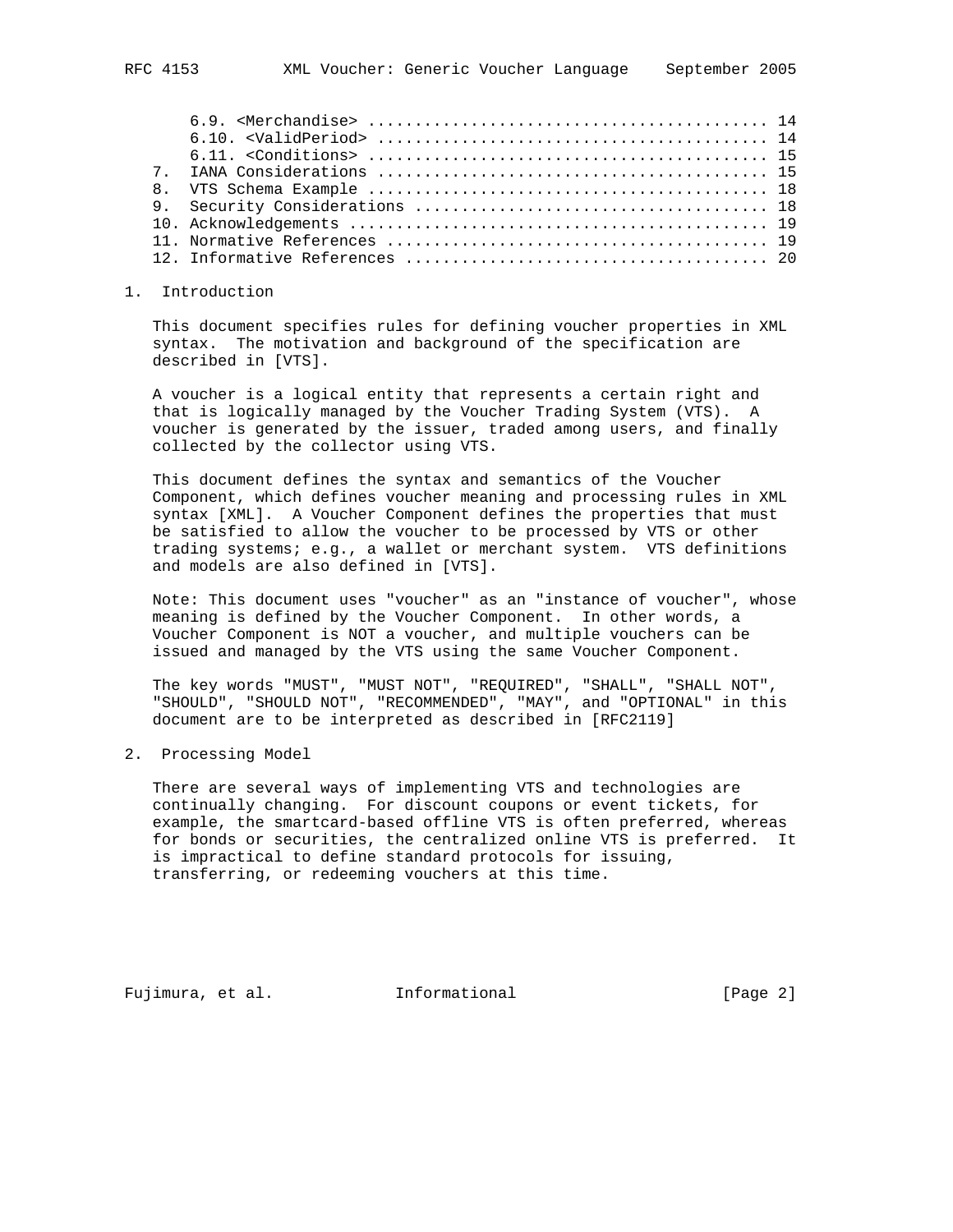To provide implementation flexibility, this document assumes a modular wallet architecture that allows multiple VTSes to be added as plug-ins. In this architecture, instead of specifying a standard voucher transfer protocol, two specifications, Voucher Component and VTS-API, are standardized (Figure 1).

 After the sender and receiver agree on which vouchers are to be traded and which VTS is to be used, the issuing system or wallet system requests the corresponding VTS plug-in to permit the issue, transfer, or redeem transactions to be performed via the VTS API. The VTS then rewrites the ownership of the vouchers using the VTS specific protocol. Finally, a completion event is sent to the wallet systems or issuing/collecting systems.

 This document describes the Voucher Component specification. The VTS-API specification is defined in [VTS-API].

Sender wallet/Issuing system and Receiver wallet/Collecting system

|                     |                                   | Intention to receive and payment (option) |
|---------------------|-----------------------------------|-------------------------------------------|
|                     |                                   |                                           |
|                     |                                   |                                           |
| Issue/transfer/ VTS |                                   | Register<br>VTS                           |
| redeem request      | plug-in                           | plug-in Listener(*1)                      |
|                     |                                   |                                           |
|                     |                                   |                                           |
| $(VTS-API)$         |                                   | $(VTS-API)$                               |
|                     | VTS-specific                      |                                           |
|                     | protocol if VTS<br>is distributed |                                           |
| Result              |                                   | $Notify(*2)$                              |

- (\*1) Registration is optional. Note also that the VTS plug-ins are usually pre-registered when the wallet or collecting system is started.
- (\*2) If a listener is registered.

Figure 1. Wallet architecture with VTS plug-ins

Fujimura, et al. 1nformational 1999 [Page 3]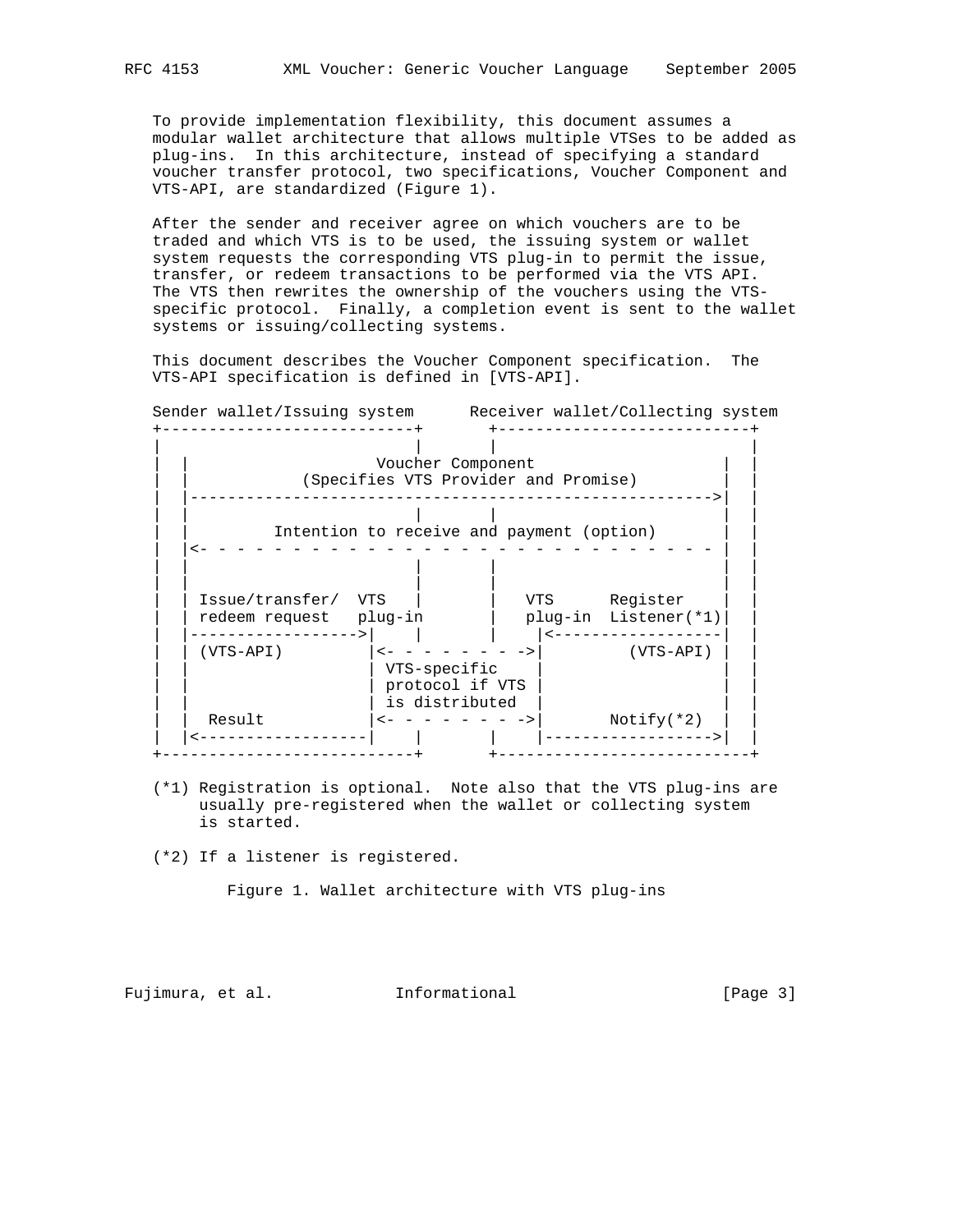# 3. Trust Model

 A voucher is trusted if the Issuer and VTS Provider are trusted, as the Issuer is responsible for the contents of the voucher and the VTS Provider is responsible for preventing ownership from being assigned to multiple users.

 The trust level required for the Issuer and VTS Provider depends on the type (or Promise) of the voucher. To provide the information needed for verification, the conditions of the Issuer and VTS Provider are specified in the Voucher Component and given as input to the verifier; e.g., wallet system or other software. The trust of a voucher is thus verified through the Voucher Component. This model enables trading partners to verify their trust in the voucher regardless of their trust in the partners.

 This document assumes that the Voucher Component is the root of trust. If a malicious user could alter the Voucher Component, a forged voucher could be verified as valid.

 When a Voucher Component is delivered from the trusted VTS Provider, Issuer, or trusted third party, a secure communication channel (e.g., [TLS], [IPSEC], or object security, such as [XMLDSIG]) should be used to prevent alteration during the delivery.

 Note: The Voucher Component does not have to be sent from the sender of the voucher. Note also that a set of trusted Voucher Components can be downloaded before a transaction is conducted.

4. Component Structure

 The Voucher Component provides the information needed to identify the monetary value or merchandize rendered when the voucher is redeemed. It includes

- o how much value/items can be claimed in exchange for the voucher, and
- o restrictions applied to the voucher
	- participants (VTS Provider, Issuer, Holder, and Collector),
	- objects (merchandise) to be claimed,
	- time when valid (validity period), and
	- others.

Fujimura, et al. Informational [Page 4]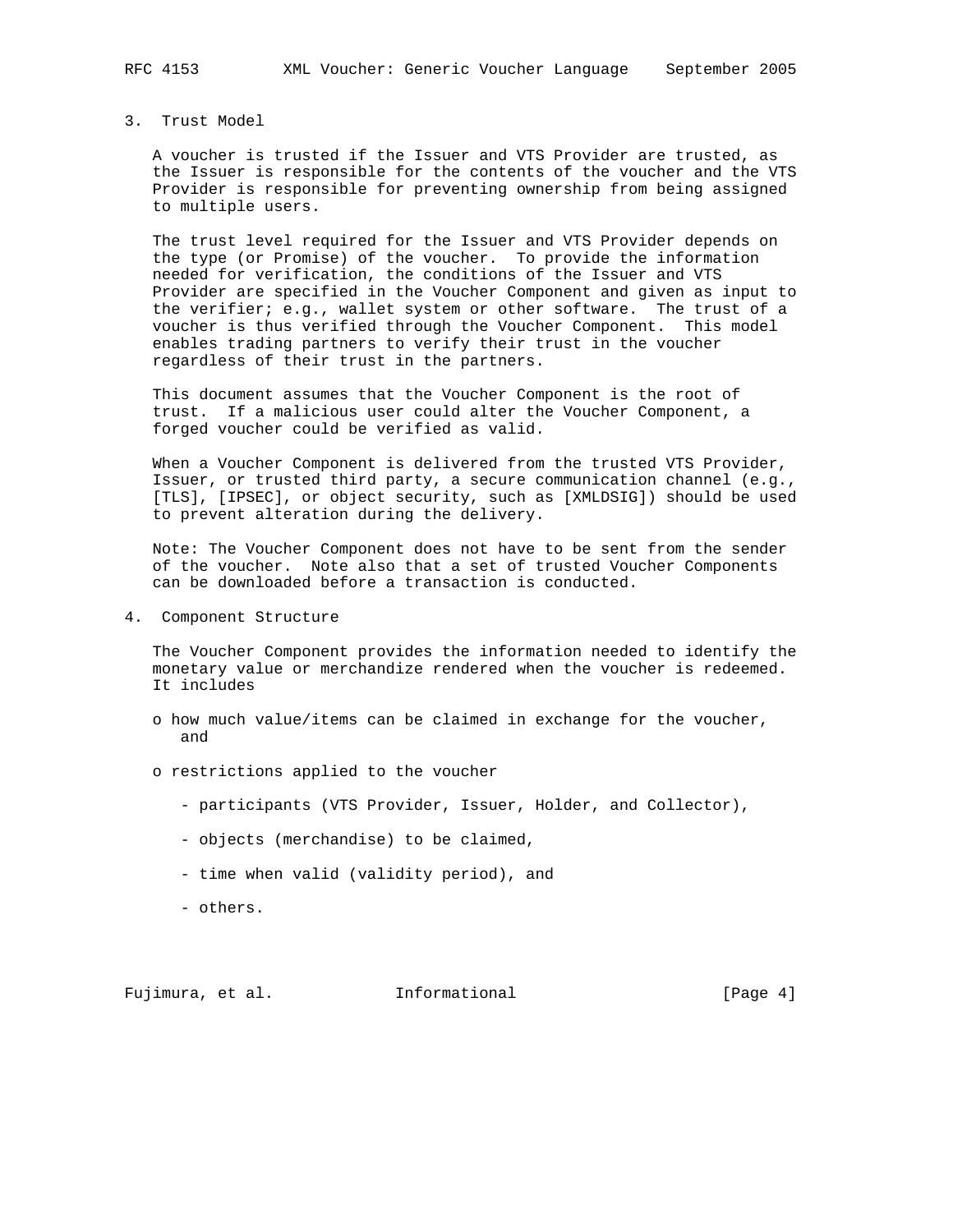The Voucher Component also provides common properties useful for displaying and manipulating the contents of wallet systems. It includes the title and description of each voucher.

The Voucher Component contains the following components:

Title Component

 Provides the title of the voucher. This is mainly for listing the entities stored in a wallet system.

Description Component

 Provides a short description of the voucher. This is mainly for listing the entities stored in a wallet system.

Provider Component

 Provides restrictions on which VTS Provider (or VTS plug-in) can be used for trading the voucher.

Issuer Component

Provides restrictions on the Issuer of the voucher.

Holder Component

Provides restrictions on the Holder of the voucher.

#### Collector Component

Provides restrictions on the Collector of the voucher.

Value Component

 Provides the value of each voucher. There are two types of values: fixed and ratio values. For a fixed value, the currency and the figure is specified. For a ratio value, the discount ratio of the corresponding merchandize is specified.

 The Value Component also indicates the number of vouchers to be redeemed for claiming the merchandise or monetary value specified in the Merchandise Component or Value Component. If "n" (>0) is specified, the merchandize or monetary value can be claimed in exchange for "n sheets of" vouchers. If "0" is specified, it can be used repeatedly.

Fujimura, et al. Informational [Page 5]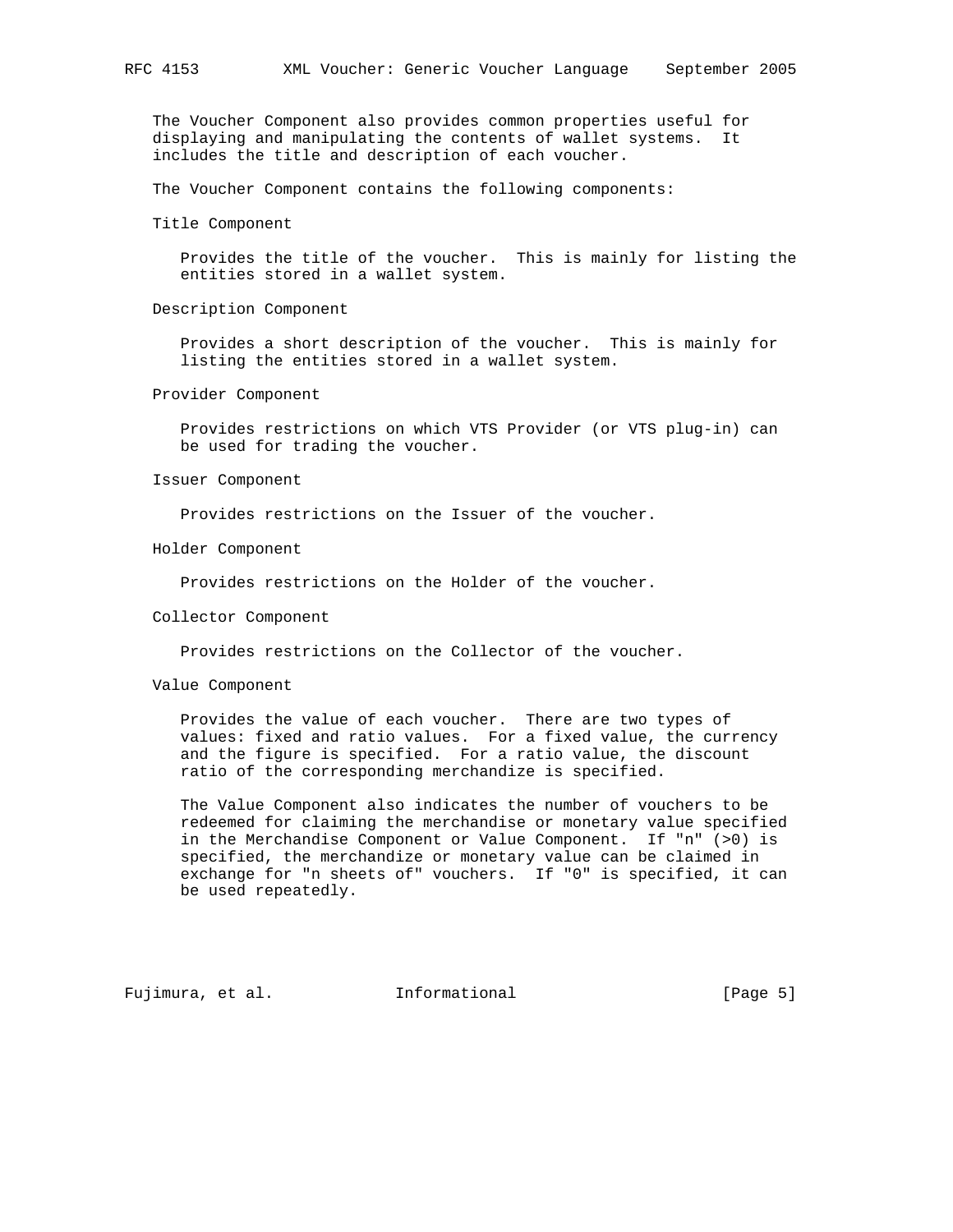Merchandise Component

 Provides restrictions on the object to be claimed. The domain specific meaning of the voucher (e.g., reference number of the merchandize or seat number for an event ticket) is specified to identify the merchandize rendered when the voucher is redeemed.

ValidPeriod Component

 Provides restrictions on the validity period of the voucher; i.e., start date and end date.

Condition Component

 Provides any other applicable restrictions. This is intended to cover contracts between the issuer and holder of the voucher in natural language form.

 Using the above Components, semantics for diverse types of vouchers can be defined as shown in Table 1.

|                  | Value           |                                     |                                |        |    | Restrictions     |  |
|------------------|-----------------|-------------------------------------|--------------------------------|--------|----|------------------|--|
| Examples         | Ratiol          | Fixed<br>------+--------+needed for |                                | Number |    | Merchandise      |  |
|                  |                 |                                     | Amount   Currency   redemption |        |    |                  |  |
| Gift certificate |                 | 25                                  | USD                            |        |    | (Not specified)  |  |
| Loyalty point    |                 |                                     | AUD                            |        | 10 | (Not specified)  |  |
| Member card      | 20 <sub>8</sub> |                                     |                                |        |    | (Not specified)  |  |
| Coupon           | 30 <sup>g</sup> |                                     |                                |        |    | Beef 500g        |  |
| Event ticket     | 100%            |                                     |                                |        |    | Hall A, S, $K23$ |  |
| Exchange ticket  | 100%            |                                     |                                |        |    | ISBN:0071355014  |  |

Table 1. Examples of vouchers and their properties

#### 5. Syntax Overview and Examples

 This section provides an overview and examples of Voucher Components. The formal syntax and semantics are found in Sections 6 and 7.

 Voucher Components are represented by the <Voucher> element, which has the following structure (where "?" denotes zero or one occurrence):

Fujimura, et al. 1nformational [Page 6]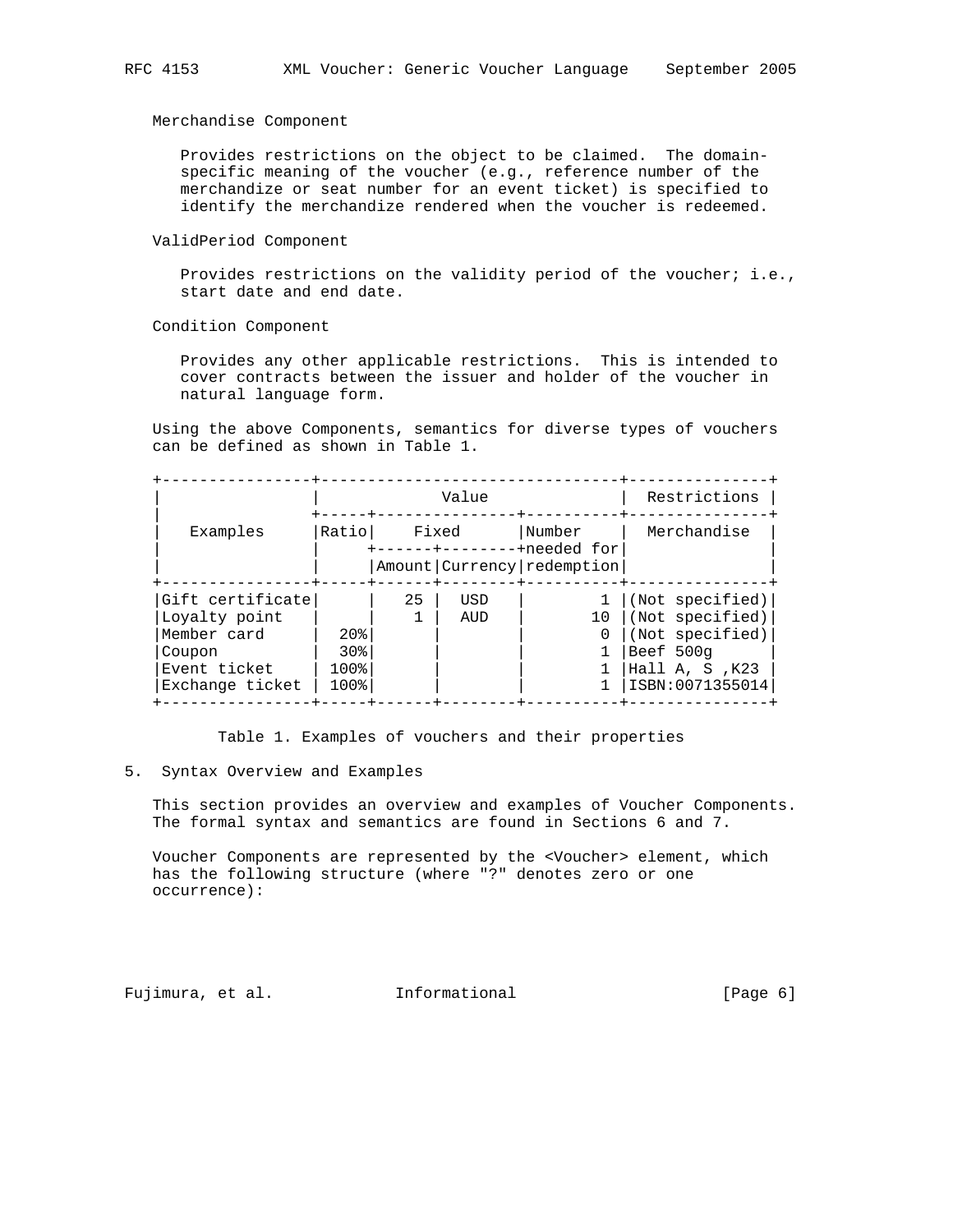```
 <Voucher>
  (Title)
  (Description)?
  (Provider)
  (Issuer)?
  (Holder)?
  (Collector)?
  (Value)
  (Merchandise)?
  (ValidPeriod)?
  (Conditions)?
</Voucher>
```
 An example of a Voucher Component is described below. This is an example of a five-dollar discount coupon for specific merchandize, a book with ISBN number 0071355014. The coupon is valid from April 1, 2001, to March 31, 2002. To claim this offer, one voucher must be spent.

```
 <?xml version="1.0" encoding="UTF-8"?>
<Voucher xmlns="urn:ietf:params:xml:ns:vts-lang"
         xmlns:vts="http://www.example.com/vts">
  <Title>IOTP Book Coupon</Title>
  <Description>$5 off IOTP Book</Description>
  <Provider name="Voucher Exchanger 2002">
    <vts:Version>VE2.31</vts:Version>
  </Provider>
  <Issuer name="Alice Book Center, Ltd.">
    <vts:KeyInfo>
      1DA8DFCF95521014BBB7171B95545E8D61AE803F
    </vts:KeyInfo>
  </Issuer>
  <Collector name="Alice Book Center, Ltd."/>
  <Value type="discount" spend="1">
    <Fixed amount="5" currency="USD"/>
  </Value>
  <Merchandise>
    <bk:Book xmlns:bk="http://www.example.com/bk"
             bk:isbn="0071355014"/>
  </Merchandise>
  <ValidPeriod start="2002-04-01" end="2003-03-31"/>
  <Conditions>
    The value of this coupon is subject to tax.
  </Conditions>
</Voucher>
```
Fujimura, et al. 1nformational [Page 7]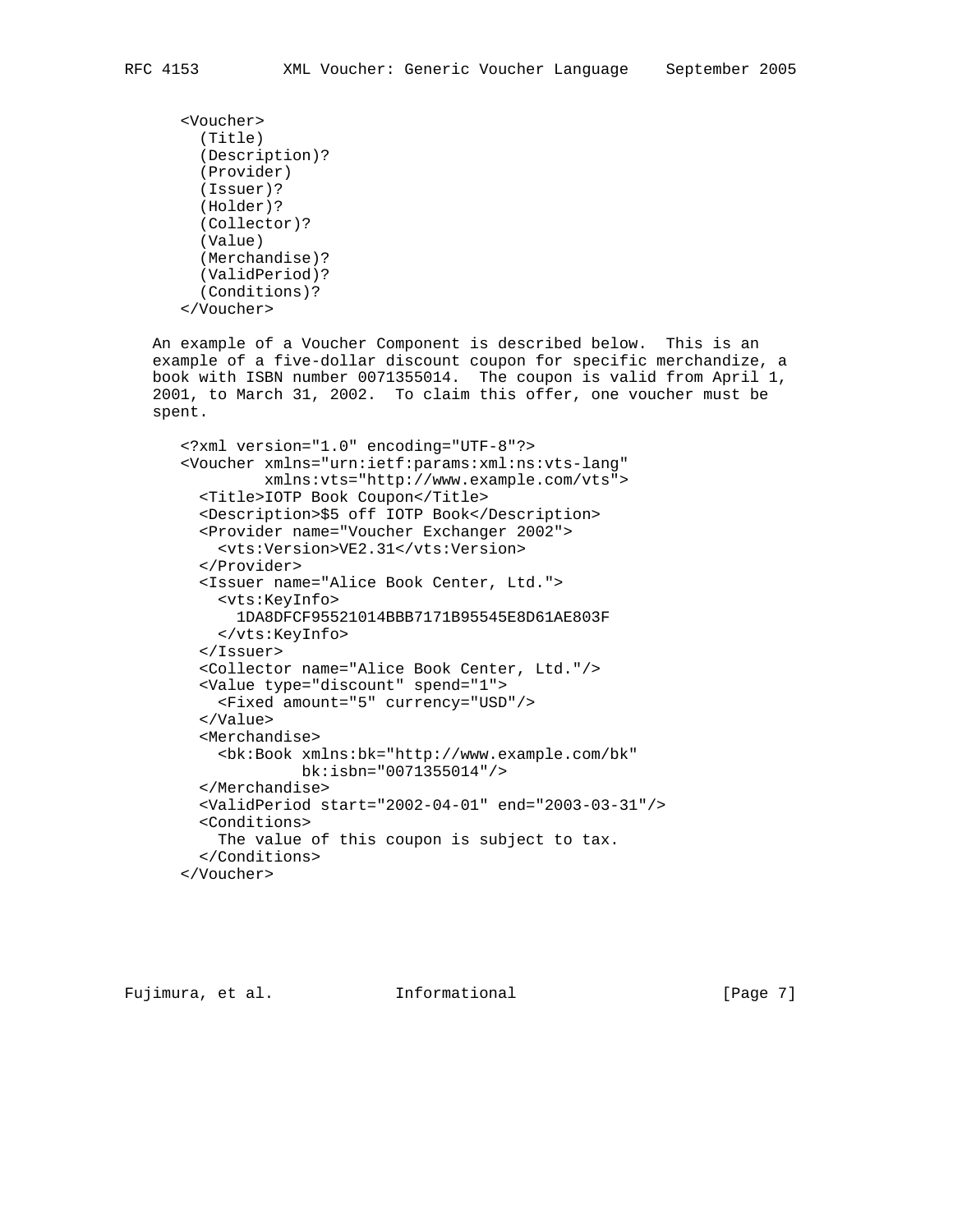6. Syntax and Semantics

 The general structure of an XML Voucher Component is described in Section 4. This section details the Voucher Component features. Features described in this section MUST be implemented unless otherwise indicated. The syntax is defined via [XML-Schema-1] [XML-Schema-2]. For clarity, unqualified elements in schema definitions are in the XML schema namespace:

xmlns="http://www.w3.org/2001/XMLSchema"

 References to XML Voucher schema defined herein use the prefix "gvl" and are in the namespace:

xmlns:gvl="urn:ietf:params:xml:ns:vts-lang"

 This namespace URI for elements defined by this document is a URN [URN] that uses the namespace identifier 'ietf', defined by [URN-NS-IETF] and extended by [XML-Registry].

 This namespace is also used for unqualified elements in voucher examples.

6.1. <Voucher>

The <Voucher> element contains <Title>, <Provider>, and <Value> elements and optionally contains <Description>, <Issuer>, <Holder>, <Collector>, <ValidPeriod>, and <Condition> elements. These sub elements are defined in the following sections.

The <Voucher> element is defined by the following schema:

```
 <element name="Voucher" type="gvl:VoucherType"/>
<complexType name="VoucherType">
 <sequence>
  <element ref="gvl:Title"/>
  <element ref="gvl:Description" minOccurs="0"/>
  <element ref="gvl:Provider"/>
  <element ref="gvl:Issuer" minOccurs="0"/>
  <element ref="gvl:Holder" minOccurs="0"/>
  <element ref="gvl:Collector" minOccurs="0"/>
  <element ref="gvl:Value"/>
 <element ref="gvl:Merchandise" minOccurs="0"/>
 <element ref="gvl:ValidPeriod" minOccurs="0"/>
 <element ref="gvl:Conditions" minOccurs="0"/>
 </sequence>
</complexType>
```
Fujimura, et al. 1nformational 1999 (Page 8)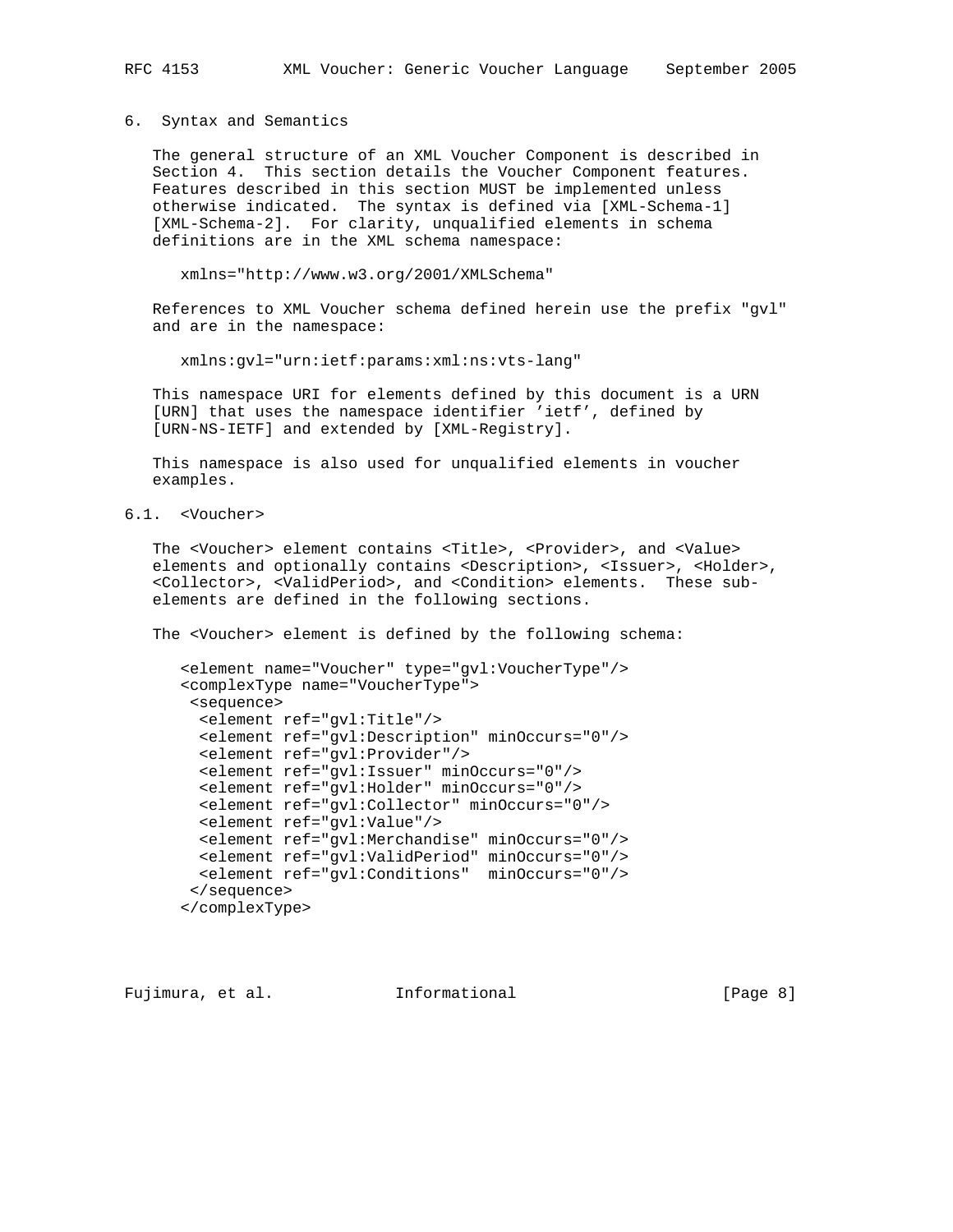6.2. <Title>

 The <Title> element contains a simpletext title of the voucher. This is mainly for listing the entities stored in a wallet system.

The <Title> element has no attribute.

The <Title> element is defined by the following schema:

<element name="Title" type="string"/>

6.3. <Description>

 The <Description> element contains a simpletext description of the voucher. This is mainly for listing the entities stored in a wallet system.

The <Description> element has no attribute.

The <Description> element is defined by the following schema:

<element name="Description" type="string"/>

#### 6.4. <Provider>

The <Provider> element may contain any element that is used to specify or restrict the VTS Provider of the voucher. The sub elements contained in this element depend on the implementation of the VTS.

 An implementation of a wallet system may use this information to identify and/or authenticate the VTS Provider when the VTS plug-in is registered (see Section 7 of [VTS-API]). These implementation specific elements of the VTS can be extended using [XML-ns]. An example of such a schema definition is described in Section 8.

 The <Provider> element has a string-type "name" attribute that is used to specify the name of the VTS Provider.

The <Provider> element is defined by the following schema:

 <element name="Provider" type="gvl:RoleType"/> <complexType name="RoleType" mixed="true"> <sequence> <any namespace="##any" minOccurs="0" maxOccurs="unbounded"/> </sequence> <attribute name="name" type="string"/> </complexType>

Fujimura, et al. 1nformational 1999 [Page 9]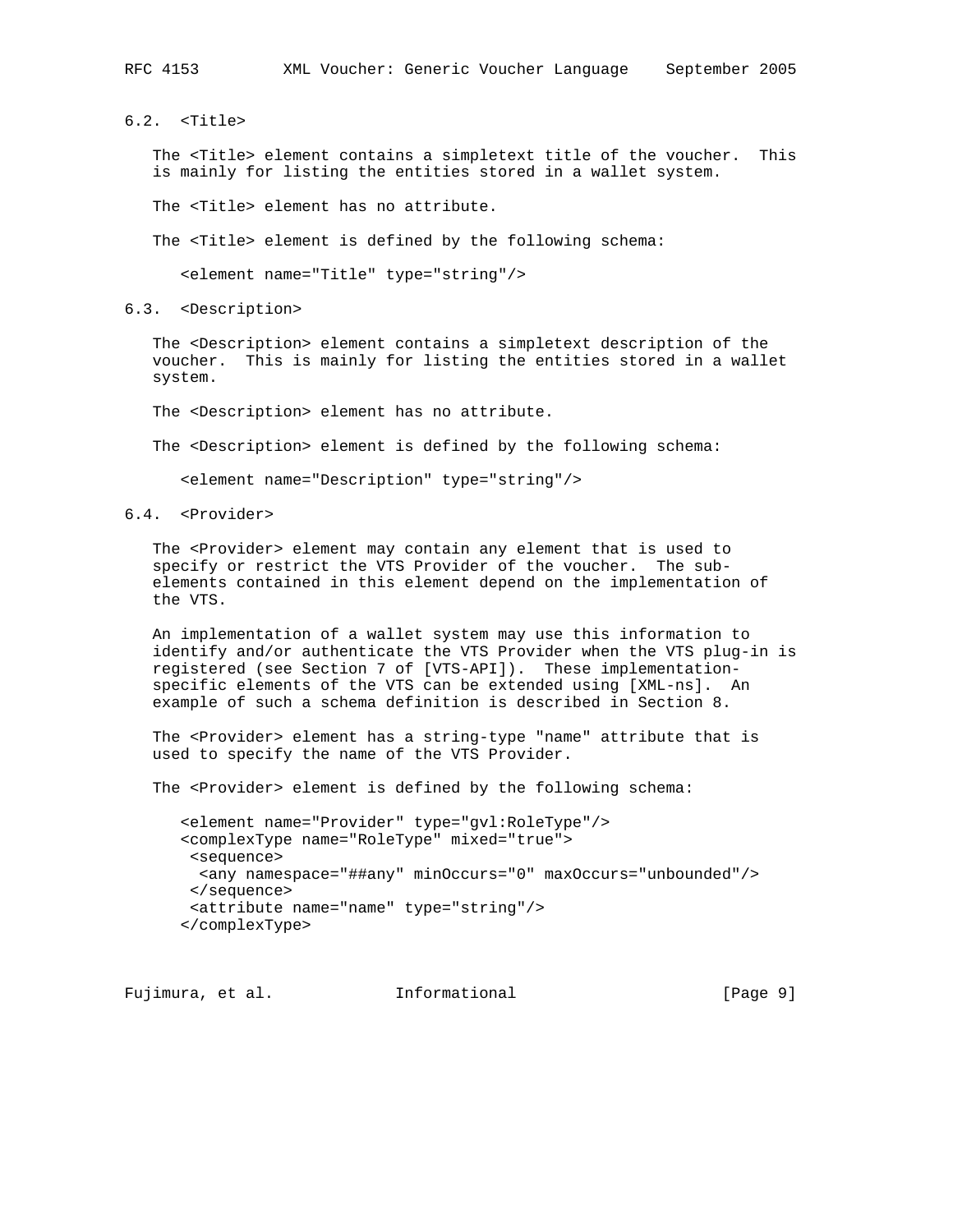# 6.5. <Issuer>

 The <Issuer> element may contain any element that is used to specify or restrict the Issuer of the voucher.

 The Issuer of the voucher is generally managed by the VTS [VTS-API]. There is no need to specify the Issuer of the voucher using this element if there are no restrictions on the Issuer.

 An implementation of a VTS may use this element to describe the authentication data and/or qualification information of the Issuer. This implementation-specific information can be extended through sub-elements using [XML-ns]. An example of such a schema definition is described in Section 8.

 The <Issuer> element has a string-type "name" attribute that is used to specify the name of the Issuer.

The <Issuer> element is defined by the following schema:

<element name="Issuer" type="gvl:RoleType"/>

The <RoleType> element type is defined in Section 6.4.

 If the <Issuer> element is omitted, it MUST be interpreted that there are no restrictions on the Issuer.

## 6.6. <Holder>

The <Holder> element may contain any element that is used to specify or restrict the Holder of the voucher.

The Holder of the voucher is generally managed by the VTS [VTS-API]. There is no need to specify the Holder of the voucher using this element if there are no restrictions on the Holder.

 An implementation of a VTS may use this element to describe the authentication data and/or qualification information of the Holder. This implementation-specific information can be extended through sub-elements using [XML-ns].

 The <Holder> element has a string-type "name" attribute that is used to specify the name of the Holder.

Fujimura, et al. 1nformational 1999 [Page 10]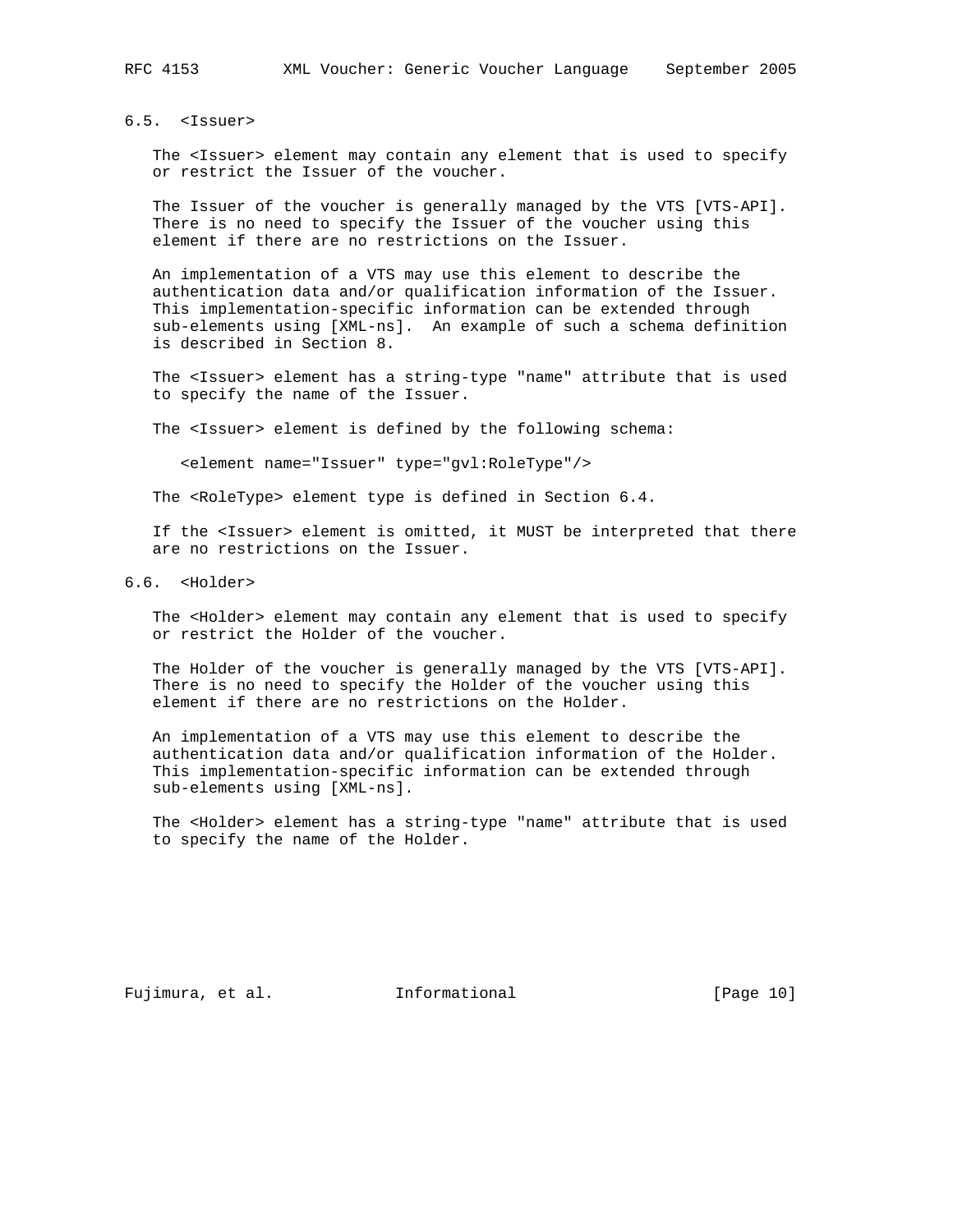The <Holder> element is defined by the following schema:

<element name="Holder" type="gvl:RoleType"/>

The <RoleType> element type is defined in Section 6.4.

 If the <Holder> element is omitted, it MUST be interpreted that there are no restrictions on the Holder.

6.7. <Collector>

 The <Collector> element may contain any element that is used to specify or restrict the Collector of the voucher.

 There is no need to specify the Collector of the voucher using this element if there are no restrictions on the Collector.

 An implementation of a VTS may use this element to describe the authentication data and/or qualification information of the Collector. This implementation-specific information can be extended through sub-elements using [XML-ns].

 The <Collector> element has a string-type "name" attribute that is used to specify the name of the Collector.

The <Collector> element is defined by the following schema:

<element name="Collector" type="gvl:RoleType"/>

The <RoleType> element type is defined in Section 6.4.

 If the <Collector> element is omitted, it MUST be interpreted that there are no restrictions on the Collector.

6.8. <Value>

 The <Value> element optionally contains a <Fixed> or <Ratio> element but not both. These sub-elements are defined in the following sections.

 The <Value> element has a "type" attribute that is used to specify the value process type. This attribute is provided to calculate the amount paid when the vouchers are redeemed at Merchant site, etc.

Fujimura, et al. 1nformational 1999 [Page 11]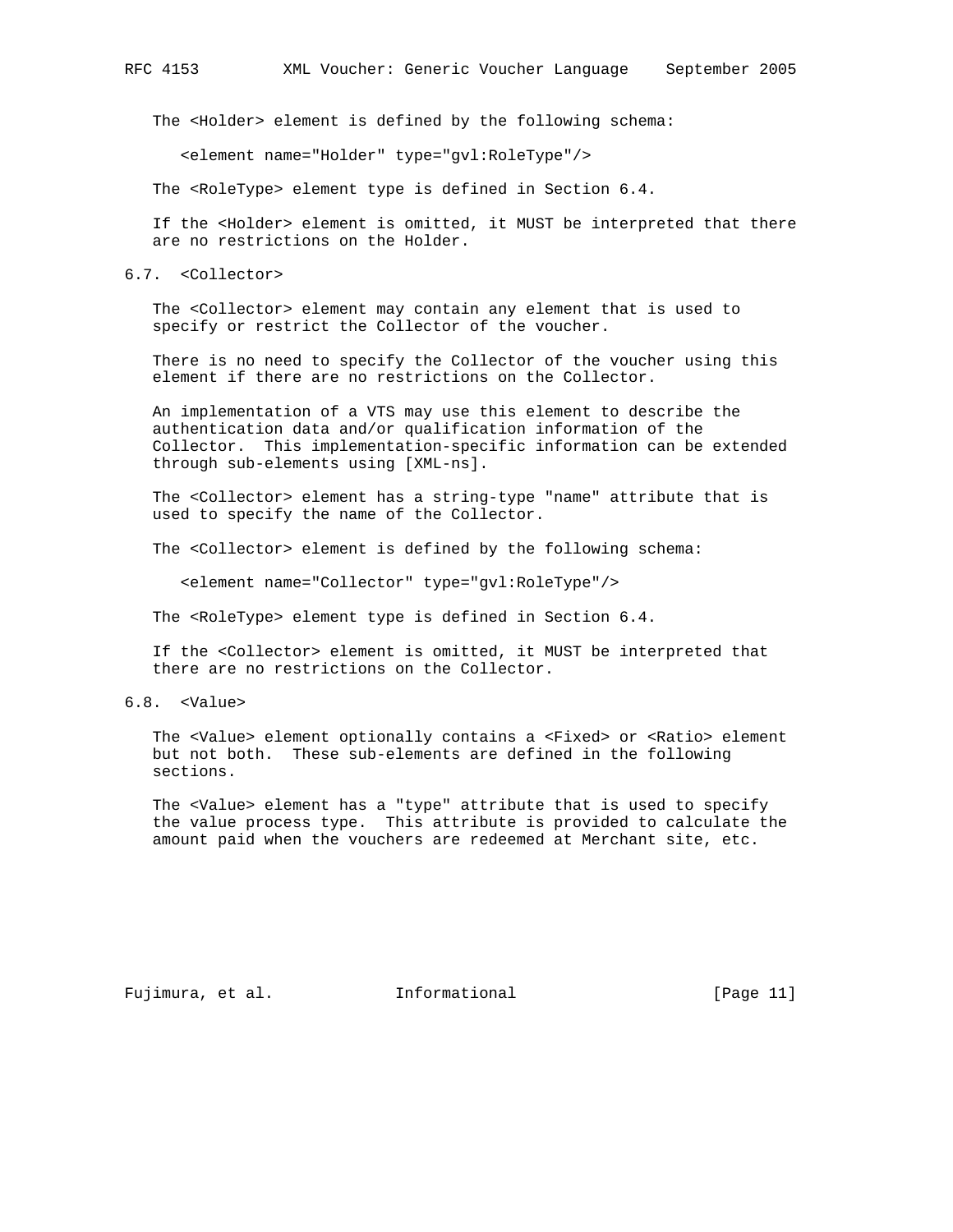The following identifiers are defined for the "type" attribute.

 Exchange: Items specified in the <Merchandise> element can be claimed in exchange for the voucher. If this type is selected, neither the <Ratio> nor the <Fixed> element MUST be specified. Note that this value process type has the same meaning as:

<Value type="discount"><Ratio percentage="100"/></Value>

- Discount: Items specified in the <Merchandise> element can be purchased at the discount price calculated by the <Ratio> or <Fixed> element.
- Monetary: Items specified in the <Merchandise> element can be purchased using the value of the voucher. (Note: if the <Merchandise> element is not specified, the voucher can be used for any purchase.) If this type is selected, the <Fixed> element MUST be specified.

 The <Value> element also has a "spend" attribute that is used to specify the number of vouchers to be redeemed for claiming the goods, services, or monetary value specified. For example, if "n" (>0) is specified, goods can be claimed in exchange for "n sheets of" vouchers. (Note: Multiple vouchers for the same Voucher Component must exist in this case.) If "0" is specified, it can be used repeatedly.

 If the "spend" attribute or the whole element is omitted, it MUST be interpreted that "1" is specified for the "spend" attribute.

The <Value> element is defined by the following schema:

```
 <element name="Value" type="gvl:ValueType"/>
<complexType name="ValueType">
 <sequence minOccurs="0">
 <choice>
   <element name="Ratio" type="gvl:RatioValueType"/>
   <element name="Fixed" type="gvl:FixedValueType"/>
 </choice>
 </sequence>
 <attribute name="type" type="gvl:ValueProcessType"
           use="required"/>
<attribute name="spend" type="nonNegativeInteger"
           default="1"/>
</complexType>
```
Fujimura, et al. Informational [Page 12]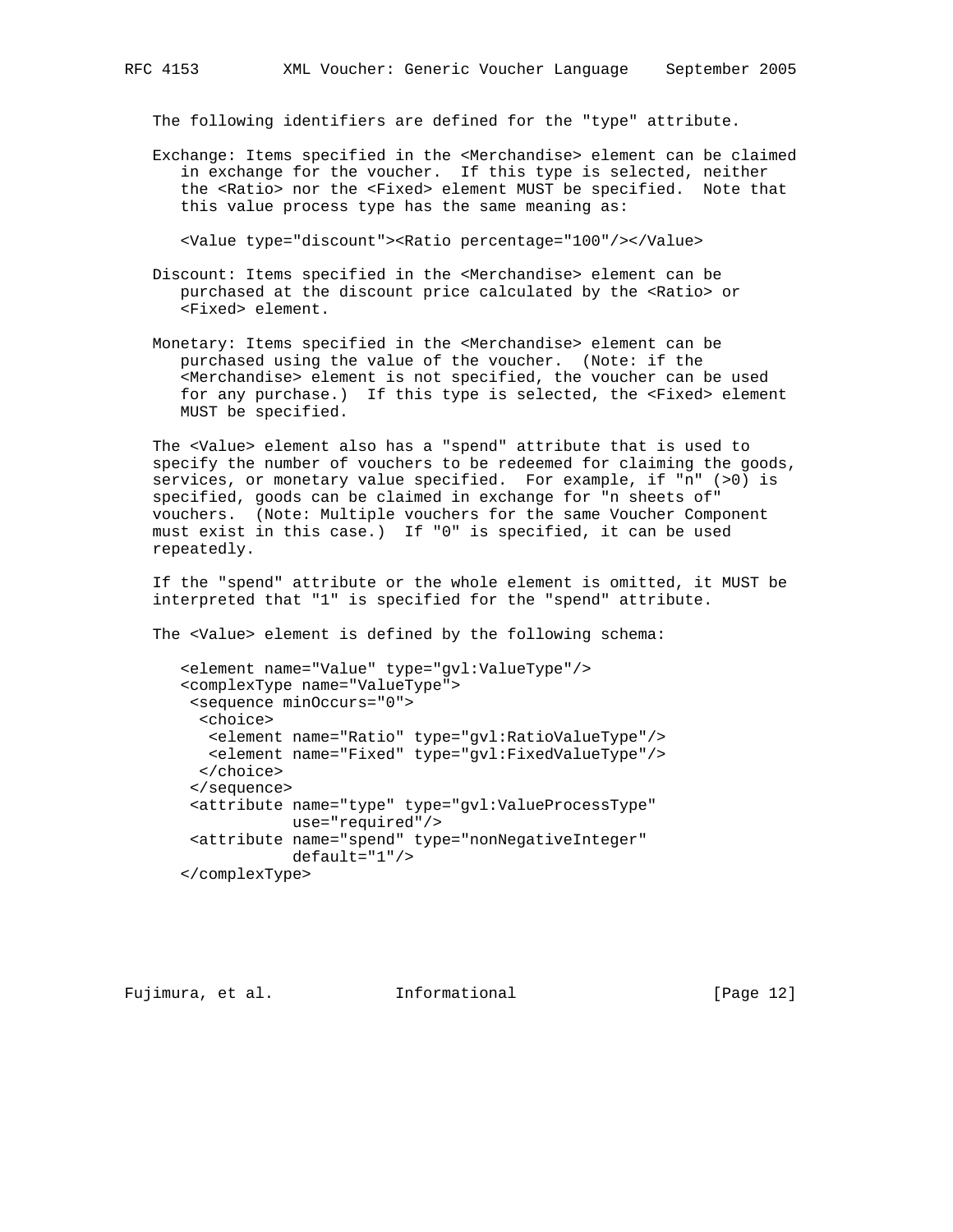The <ValueProcessType> element type is defined by the following schema:

```
 <simpleType name="ValueProcessType">
<restriction base="string">
 <enumeration value="exchange"/>
 <enumeration value="discount"/>
 <enumeration value="monetary"/>
 </restriction>
</simpleType>
```
6.8.1. <Ratio>

The <Ratio> element does not contain any contents.

 The <Ratio> element has a "percentage" attribute that is used to specify the discount ratio of the price of the corresponding merchandize in percentage.

The <RatioValueType> element type is defined by the following schema:

```
 <complexType name="RatioValueType">
 <attribute name="percentage" use="required">
  <simpleType>
  <restriction base="float">
   <maxInclusive value="100"/>
  </restriction>
 </simpleType>
</attribute>
</complexType>
```
# 6.8.2. <Fixed>

The <Fixed> element does not contain any contents.

 The <Fixed> element has "currency" and "amount" attributes and optionally a "decimalPower" attribute as follows:

 Currency: Provides the unit of the monetary value in the three letter ISO currency code [ISO4217]. For example, US dollars is "USD".

Amount: Provides the amount of the monetary value per voucher.

 DecimalPower: Provides the number of decimal digits from the decimal point applied to the base for the "amount" attribute above. If the "decimalPower" attribute is omitted, it MUST be interpreted that "0" is specified for the "decimalPower" attribute.

Fujimura, et al. Informational [Page 13]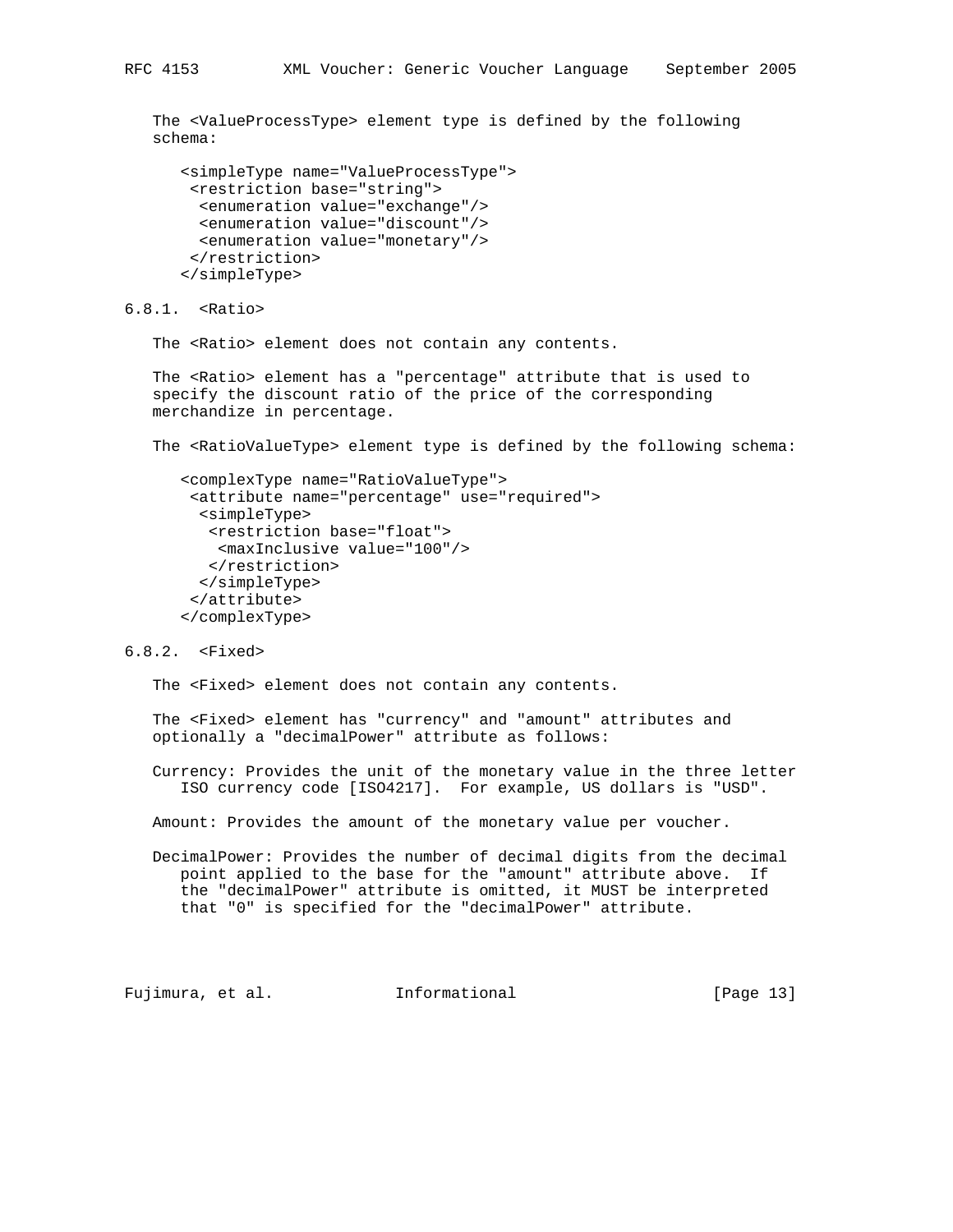For example, with a dollar currency denominated in cents, "1" is specified for the "amount" attribute, and "-2" is specified for the "decimalPower" attribute. Alternately, "0.01" is specified for the "amount" attribute, and the "decimalPower" attribute is omitted.

The <FixedValueType> type is defined follows:

 <complexType name="FixedValueType"> <attribute name="currency" type="string" use="required"/> <attribute name="amount" type="float" use="required"/> <attribute name="decimalPower" type="short" default="0"/> </complexType>

# 6.9. <Merchandise>

 The <Merchandise> element may contain any element used to specify or restrict the goods or services rendered when the voucher is redeemed. The sub-elements contained in this element depend on the application of the voucher and are left to the other domain-specific specifications. Domain-specific elements can be extended as sub elements using [XML-ns].

 This element is intended to be interpreted by a collecting system. An implementation of a wallet system does not have to use this element. Any restrictions applied should also be described in the <Description> element or the <Conditions> elements in natural language form to enable users to check the restrictions.

The <Merchandise> element does not have any attribute.

The <Merchandise> element is defined by the following schema:

 <element name="Merchandise" type="gvl:MerchandiseType"/> <complexType name="MerchandiseType" mixed="true"> <sequence> <any namespace="##any" minOccurs="0" maxOccurs="unbounded"/> </sequence> </complexType>

## 6.10. <ValidPeriod>

The <ValidPeriod> element does not contain any contents.

 The <ValidPeriod> element has dateTime-type "start" and "end" attributes that are used to place limits on the validity of the voucher.

Fujimura, et al. Informational [Page 14]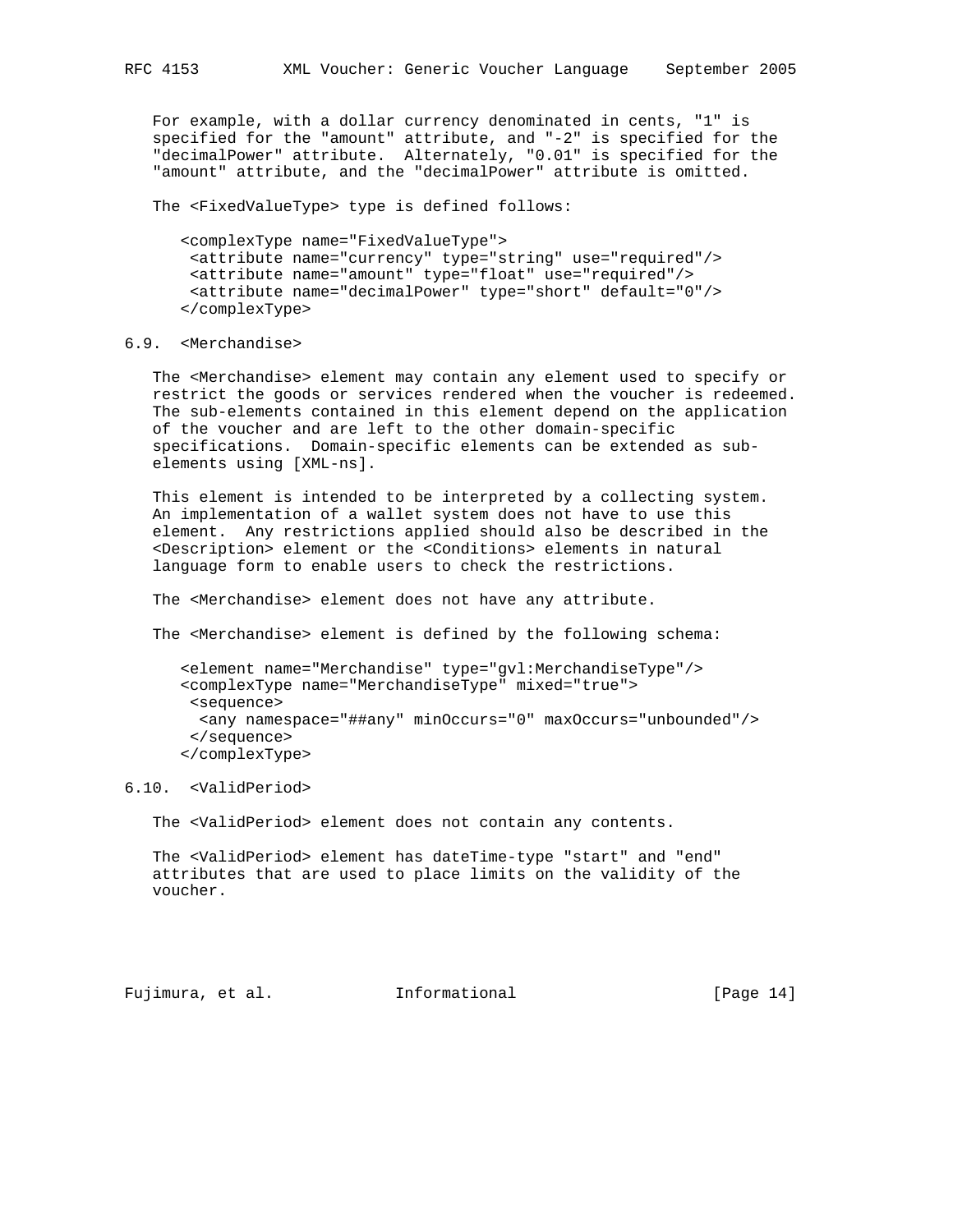The <ValidPeriod> element is defined by the following schema:

```
 <element name="ValidPeriod" type="gvl:ValidPeriodType"/>
<complexType name="ValidPeriodType">
  <attribute name="start" type="dateTime"/>
  <attribute name="end" type="dateTime"/>
</complexType>
```
 If the "start" attribute is omitted, it MUST be interpreted that the voucher is valid on any date up to that specified by the end attribute (inclusive). If the "end" attribute is omitted, it MUST be interpreted that the voucher is valid from the start attribute with no expiry. If neither attribute is specified or the whole element is omitted, it MUST be interpreted that the voucher is valid at any time.

6.11. <Conditions>

 The <Conditions> element contains any other restrictions or conditions applied. This is intended to cover contracts between the issuer and the holder of the voucher in natural language form.

 An implementation of a wallet system SHOULD provide a means of displaying the text in this element.

The <Conditions> element has no attribute.

The <Conditions> element is defined by the following schema:

<element name="Conditions" type="string"/>

7. IANA Considerations

 This document uses URNs to describe XML namespaces and XML schemas conforming to a registry mechanism described in [XML-Registry]. IANA has registered two URI assignments.

Registration request for the vts-lang namespace:

URI: urn:ietf:params:xml:ns:vts-lang

 Registrant Contact: See the "Authors' Addresses" section of this document.

XML: None. Namespace URIs do not represent an XML specification.

Fujimura, et al. Informational [Page 15]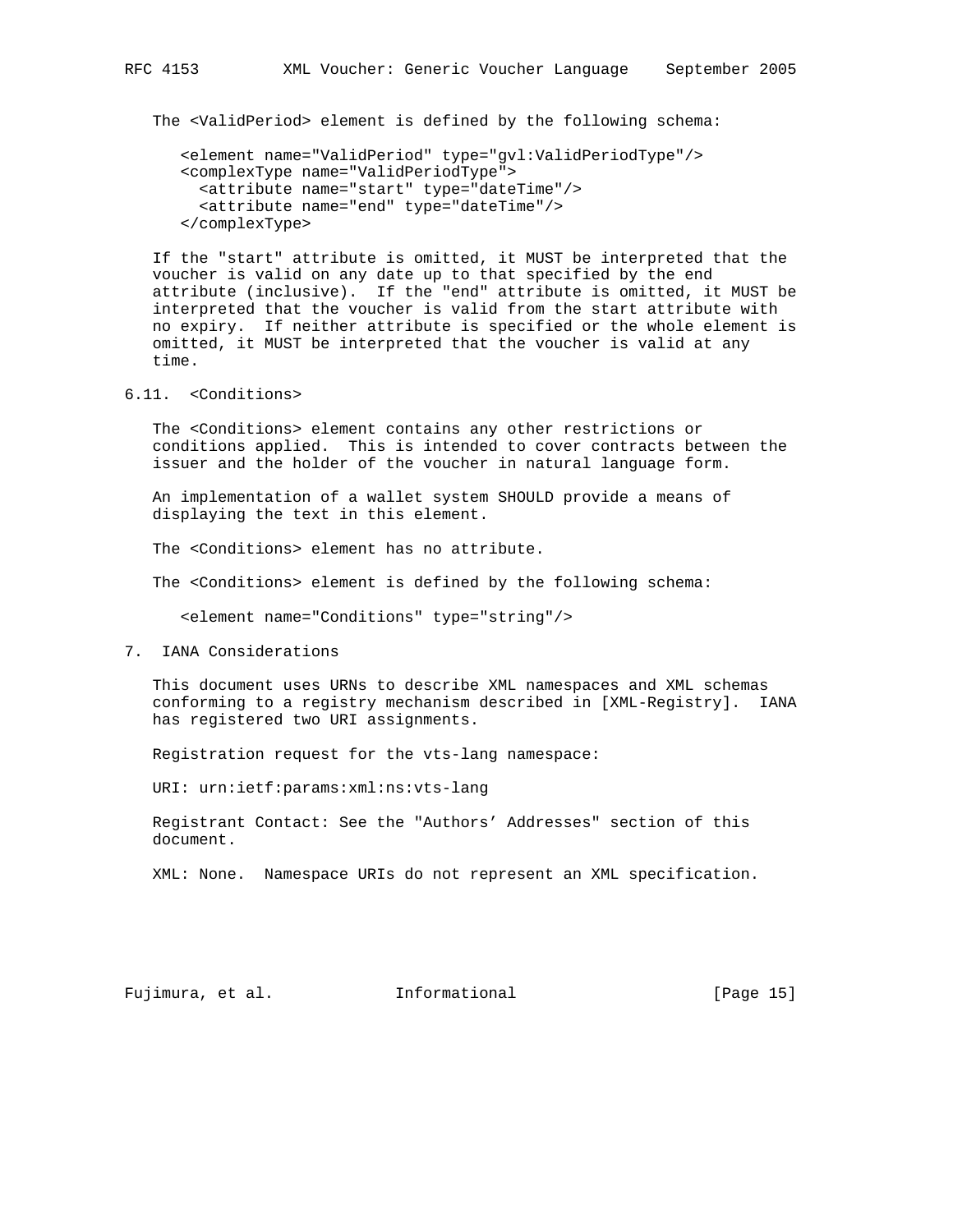```
 Registration request for the vts-lang XML schema:
  URI: urn:ietf:params:xml:schema:vts-lang
  Registrant Contact: See the "Authors' Addresses" section of this
  document.
  XML:
     BEGIN
     <?xml version="1.0" encoding="UTF-8"?>
     <schema
       targetNamespace="urn:ietf:params:xml:ns:vts-lang"
       xmlns:gvl="urn:ietf:params:xml:ns:vts-lang"
       xmlns="http://www.w3.org/2001/XMLSchema"
       elementFormDefault="qualified">
     <element name="Voucher" type="gvl:VoucherType"/>
     <complexType name="VoucherType">
      <sequence>
       <element ref="gvl:Title"/>
       <element ref="gvl:Description" minOccurs="0"/>
       <element ref="gvl:Provider"/>
       <element ref="gvl:Issuer" minOccurs="0"/>
       <element ref="gvl:Holder" minOccurs="0"/>
       <element ref="gvl:Collector" minOccurs="0"/>
       <element ref="gvl:Value"/>
       <element ref="gvl:Merchandise" minOccurs="0"/>
       <element ref="gvl:ValidPeriod" minOccurs="0"/>
       <element ref="gvl:Conditions" minOccurs="0"/>
      </sequence>
      </complexType>
     <element name="Title" type="string"/>
     <element name="Description" type="string"/>
<element name="Provider" type="gvl:RoleType"/>
<element name="Issuer" type="gvl:RoleType"/>
<element name="Holder" type="gvl:RoleType"/>
     <element name="Collector" type="gvl:RoleType"/>
     <complexType name="RoleType" mixed="true">
      <sequence>
       <any namespace="##any" minOccurs="0" maxOccurs="unbounded"/>
      </sequence>
      <attribute name="name" type="string"/>
```

```
 </complexType>
```
Fujimura, et al. Informational [Page 16]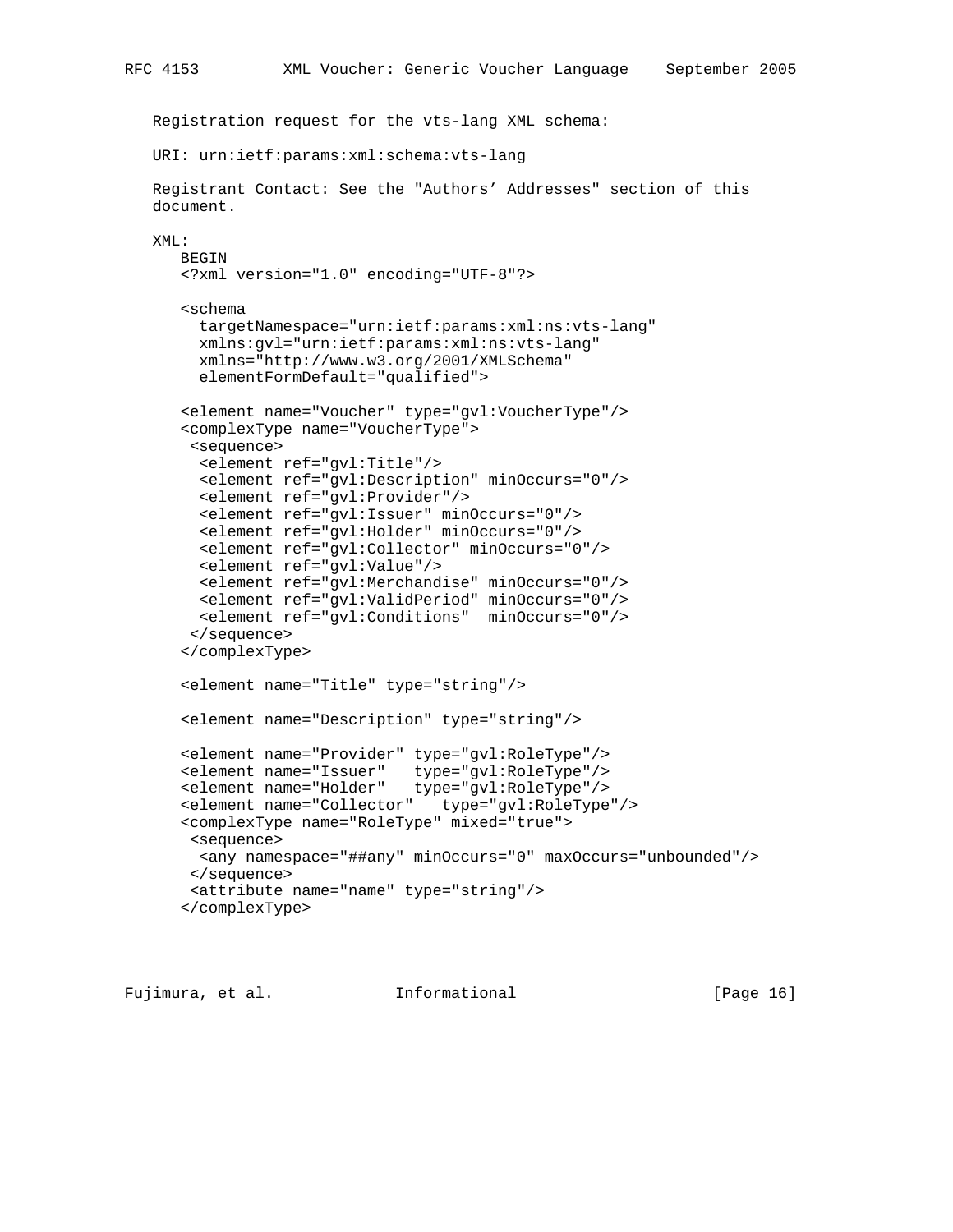```
 <element name="Value" type="gvl:ValueType"/>
<complexType name="ValueType">
<sequence minOccurs="0">
 <choice>
  <element name="Ratio" type="gvl:RatioValueType"/>
```

```
 <element name="Fixed" type="gvl:FixedValueType"/>
 </choice>
 </sequence>
 <attribute name="type" type="gvl:ValueProcessType"
           use="required"/>
 <attribute name="spend" type="nonNegativeInteger"
           default="1"/>
</complexType>
<simpleType name="ValueProcessType">
<restriction base="string">
 <enumeration value="exchange"/>
 <enumeration value="discount"/>
 <enumeration value="monetary"/>
 </restriction>
</simpleType>
<complexType name="RatioValueType">
 <attribute name="percentage" use="required">
 <simpleType>
   <restriction base="float">
   <maxInclusive value="100"/>
   </restriction>
 </simpleType>
</attribute>
</complexType>
<complexType name="FixedValueType">
<attribute name="currency" type="string" use="required"/>
<attribute name="amount" type="float" use="required"/>
<attribute name="decimalPower" type="short" default="0"/>
</complexType>
<element name="Merchandise" type="gvl:MerchandiseType"/>
<complexType name="MerchandiseType" mixed="true">
<sequence>
 <any namespace="##any" minOccurs="0" maxOccurs="unbounded"/>
</sequence>
</complexType>
<element name="ValidPeriod" type="gvl:ValidPeriodType"/>
<complexType name="ValidPeriodType">
  <attribute name="start" type="dateTime"/>
```
Fujimura, et al. Informational [Page 17]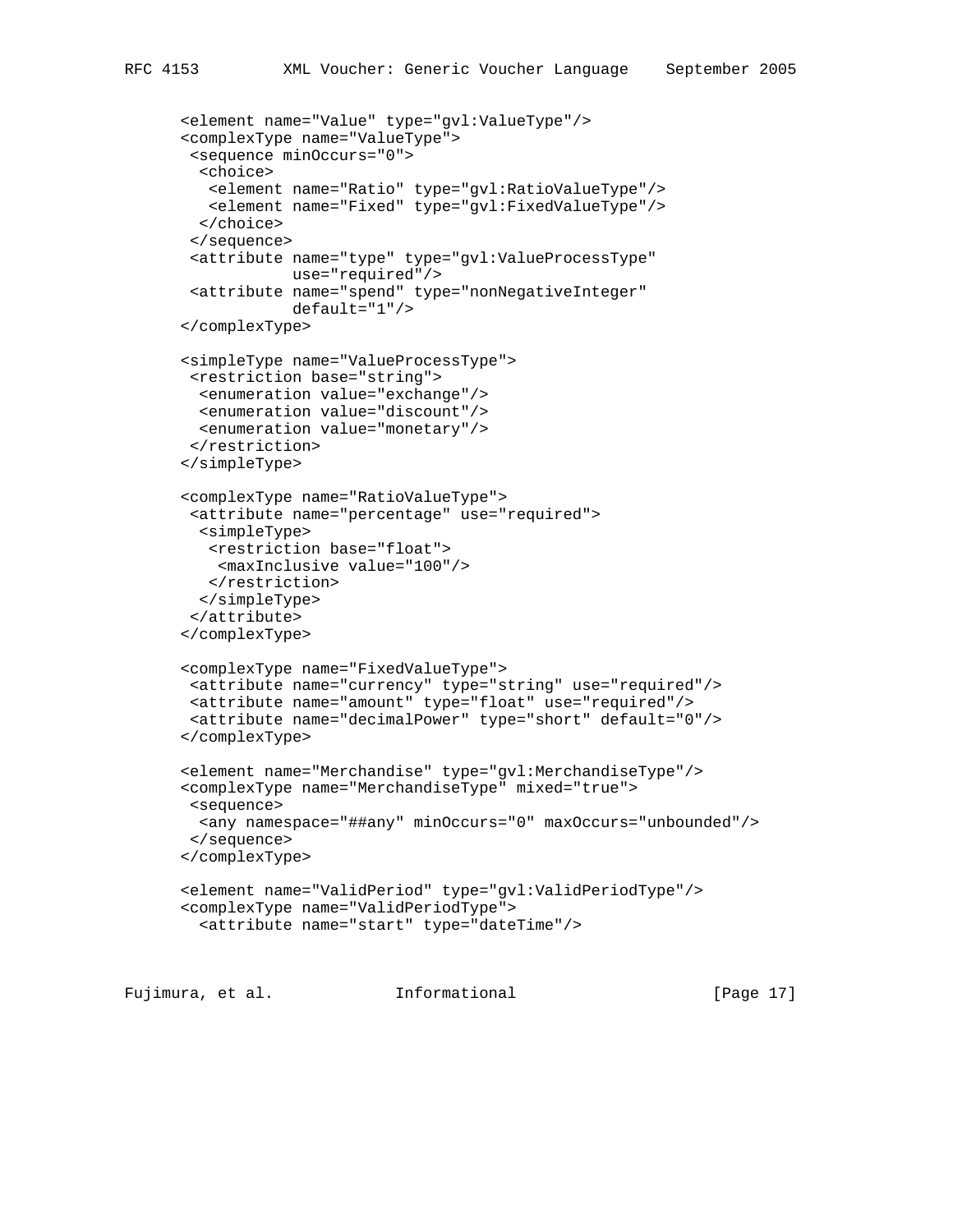```
 <attribute name="end" type="dateTime"/>
</complexType>
<element name="Conditions" type="string"/>
</schema>
```
END

8. VTS Schema Example

 An example of the schema definition for a VTS implementation is described below.

```
 <?xml version="1.0"?>
<schema
targetNamespace="http://www.example.com/vts"
xmlns:vts="http://www.example.com/vts"
xmlns="http://www.w3.org/2001/XMLSchema"
elementFormDefault="qualified">
<element name="Version" type="string"/>
```

```
 <element name="KeyInfo" type="hexBinary"/>
</schema>
```
 Using this schema definition, the <vts:Version> can be used for specifying the VTS version number, and the <vts:KeyInfo> element can be used for specifying the Issuer in the Voucher Component, as shown in Section 5.

9. Security Considerations

 The VTS must provide a means to prevent forgery, alteration, duplicate-redemption, reproduction of a voucher, and non-repudiation of transactions, as described in Section 3.2 of [VTS]. This will commonly require the presence of a unique serial number or the like in each Voucher instance, usually outside the Voucher Component. These security requirements, however, mainly follow the VTS plug-ins and their protocols. This document assumes that the VTS plug-ins are trusted and are installed by some means; e.g., manually checked as are other download applications.

 The Voucher Component, however, defines restrictions on the VTS Provider (or VTS plug-in), and, if this information is altered, incorrect VTS plug-ins not accepted by the issuer could be used, allowing a forged voucher to be verified as if it were valid. To prevent this situation, the Voucher Component should be stored and

Fujimura, et al. Informational [Page 18]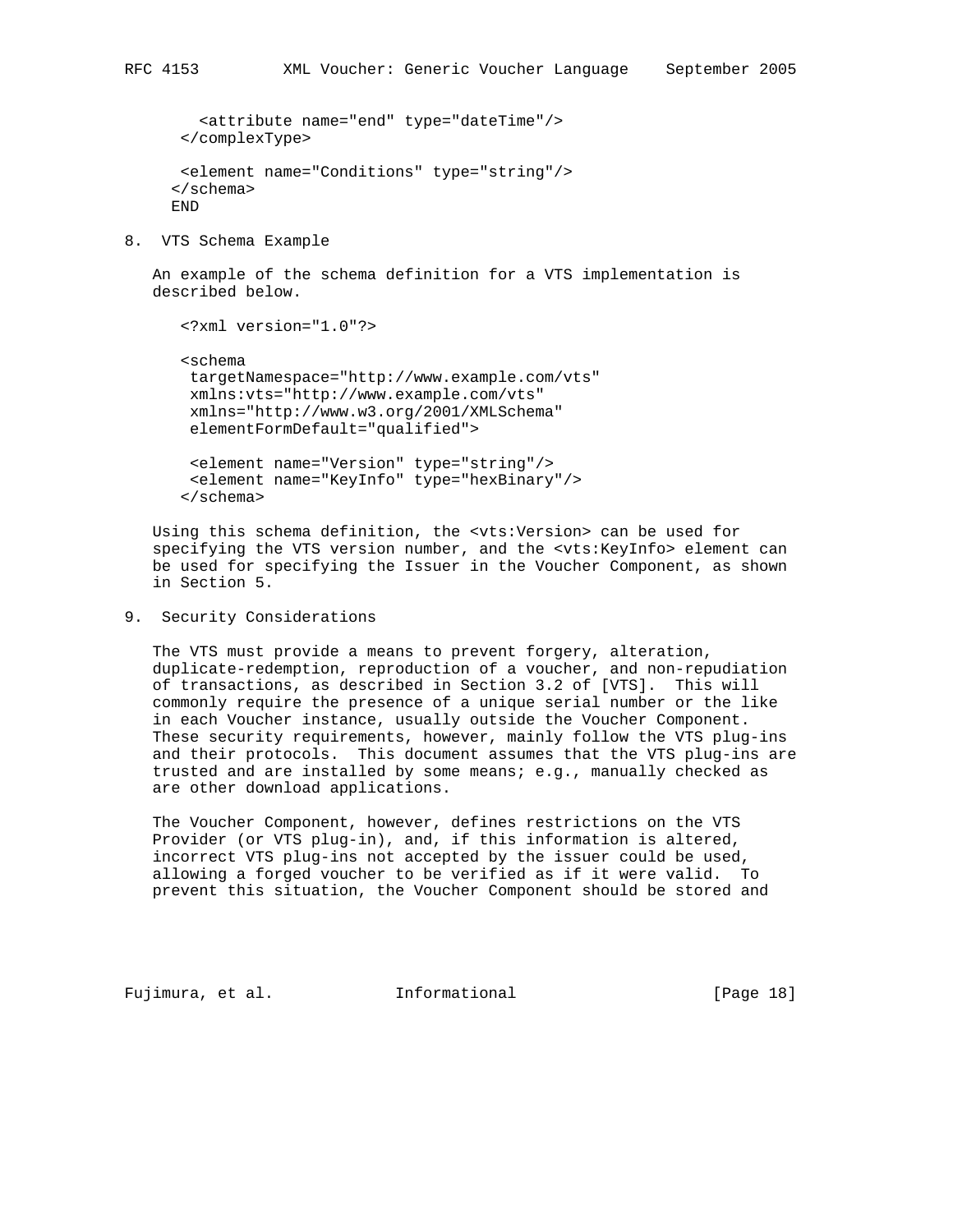acquired securely; e.g., downloaded from a trusted party using a secure communication channel, such as [TLS] or [IPSEC], or secured by the digital signature of a trusted party [XMLDSIG].

10. Acknowledgements

 The following persons, in alphabetic order, contributed substantially to the material herein:

 Ian Grigg Renato Iannella Yoshiaki Nakajima

- 11. Normative References
	- [ISO4217] "Codes for the representation of currencies and funds", ISO 4217, 1995.
	- [RFC2119] Bradner, S., "Key words for use in RFCs to Indicate Requirement Levels", BCP 14, RFC 2119, March 1997.

[URN] Moats, R., "URN Syntax", RFC 2141, May 1997.

- [URN-NS-IETF] Moats, R., "A URN Namespace for IETF Documents", RFC 2648, August 1999.
- [XML] "Extensible Mark Up Language (XML) 1.0 (Second Edition)", A W3C Recommendation, <http://www.w3.org/TR/REC-xml>, October 2000.
- [XML-ns] "Namespaces in XML", A W3C Recommendation, <http://www.w3.org/TR/REC-xml-names>, January 1999.
- [XML-Registry] Mealling, M., "The IETF XML Registry", BCP 81, RFC 3688, January 2004.
- [XML-Schema-1] Thompson, H., Beech, D., Maloney, M., and N. Mendelsohn, "XML Schema Part 1: Structures W3C Recommendation.", <http://www.w3.org/TR/xmlschema-1/>, May 2001.
- [XML-Schema-2] Biron, P. and A. Malhotra, "XML Schema Part 2: Datatypes W3C Recommendation.", <http://www.w3.org/TR/xmlschema-2/>, May 2001.

Fujimura, et al. Informational [Page 19]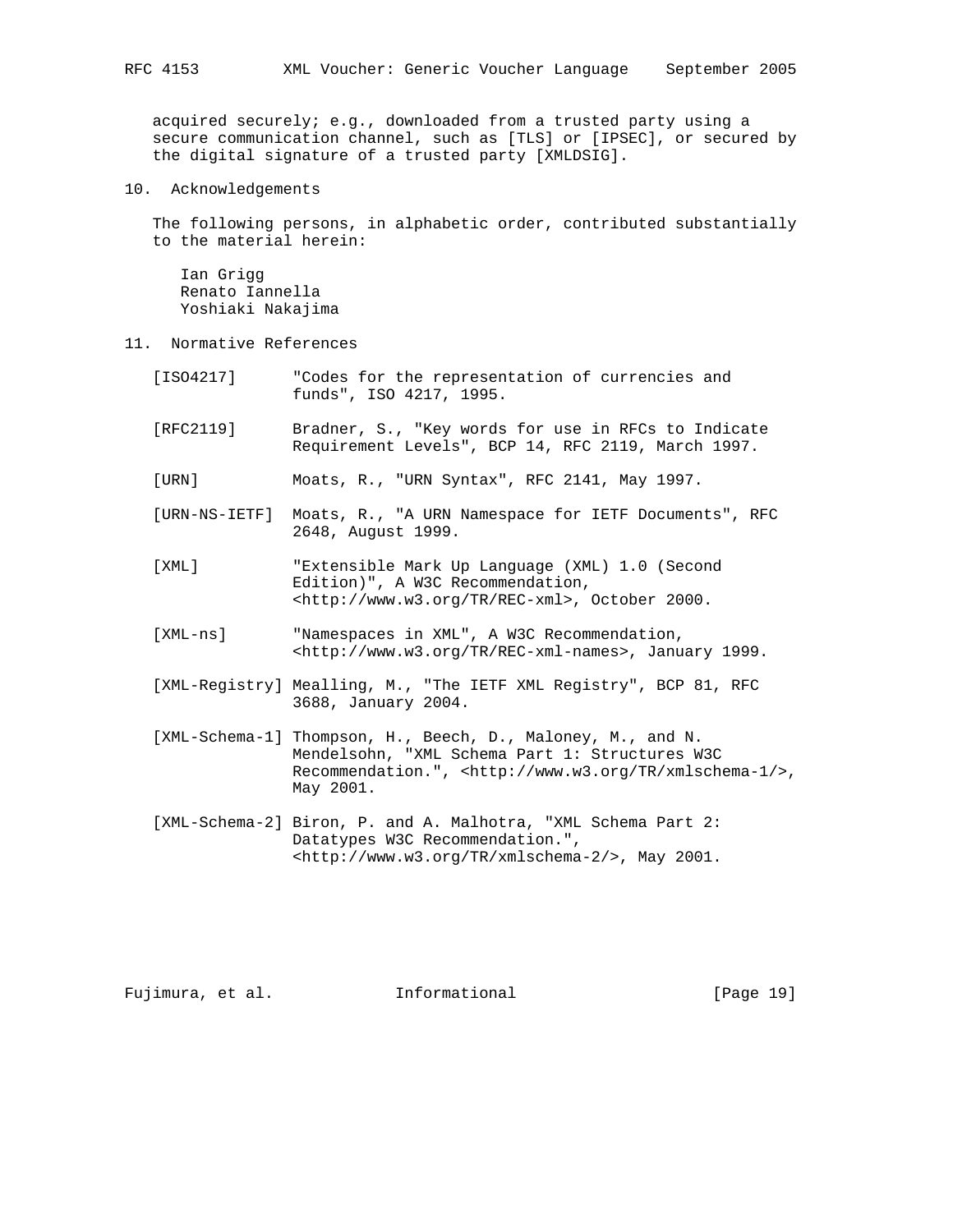RFC 4153 XML Voucher: Generic Voucher Language September 2005

12. Informative References

- [VTS] Fujimura, K. and D. Eastlake, "Requirements and Design for Voucher Trading System (VTS)", RFC 3506, March 2003.
- [IPSEC] Thayer, R., Doraswamy, N., and R. Glenn, "IP Security Document Roadmap", RFC 2411, November 1998.
- [TLS] Dierks, T. and C. Allen, "The TLS Protocol Version 1.0", RFC 2246, January 1999.
- [VTS-API] Terada, M. and K. Fujimura, "Voucher Trading System Application Programming Interface (VTS-API)", RFC 4154, September 2005.
- [XMLDSIG] Eastlake 3rd, D., Reagle, J., and D. Solo, "(Extensible Markup Language) XML-Signature Syntax and Processing", RFC 3275, March 2002.

Authors' Addresses

```
 Ko Fujimura
NTT Corporation
1-1 Hikari-no-oka, Yokosuka-shi, Kanagawa, 239-0847 JAPAN
```
 Phone: +81-(0)46-859-3053 Fax:  $+81-(0)46-855-1730$ EMail: fujimura.ko@lab.ntt.co.jp

 Masayuki Terada NTT DoCoMo, Inc. 3-5 Hikari-no-oka, Yokosuka-shi, Kanagawa, 239-8536 JAPAN

 Phone: +81-(0)46-840-3809 Fax: +81-(0)46-840-3705 EMail: te@rex.yrp.nttdocomo.co.jp

 Donald E. Eastlake 3rd Motorola Laboratories 155 Beaver Street Milford, MA 01757 USA

 Phone: 1-508-786-7554 (work) 1-508-634-2066 (home) EMail: Donald.Eastlake@motorola.com

Fujimura, et al. Informational [Page 20]